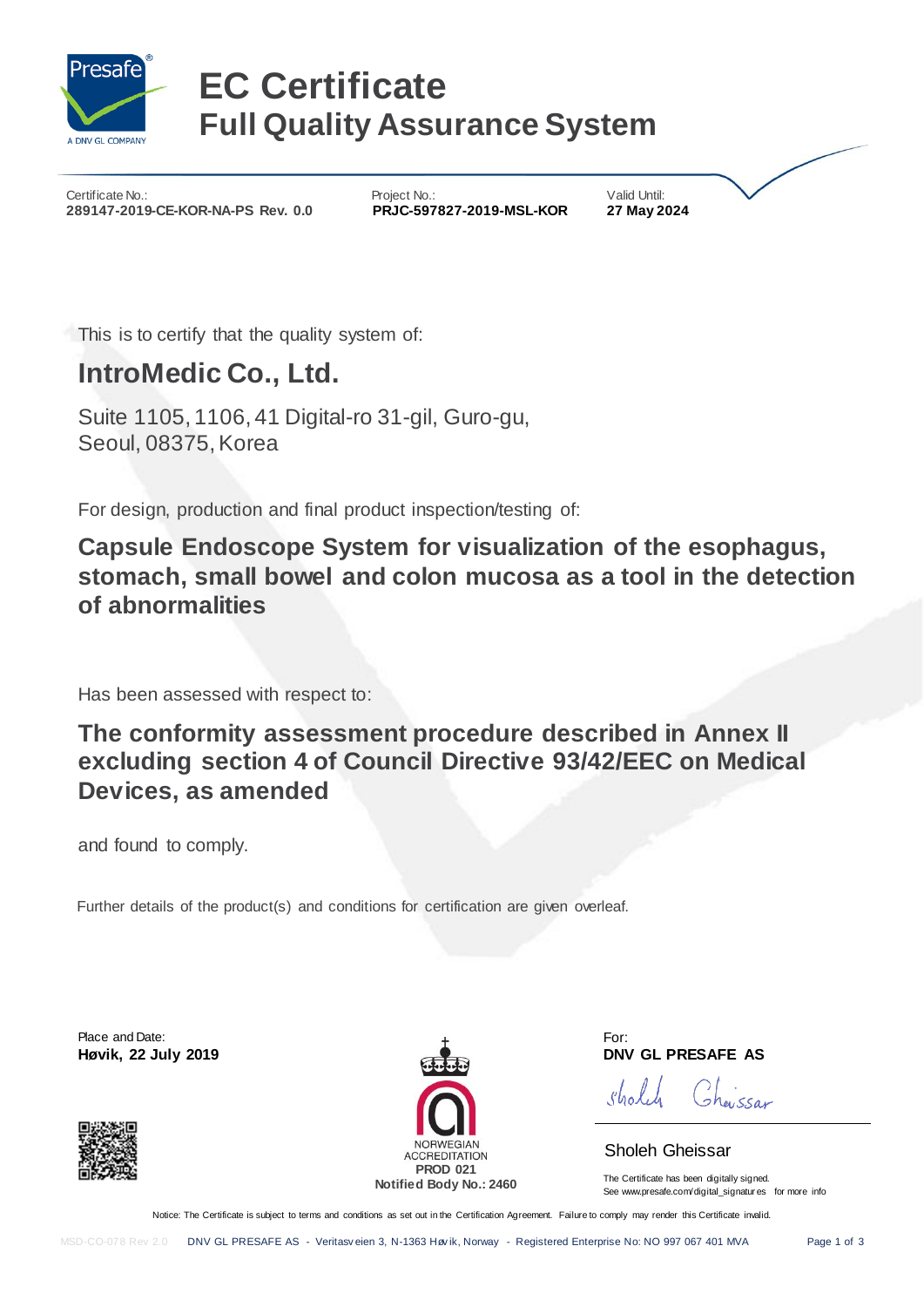

# **EC Certificate Full Quality Assurance System**

Certificate No.: Certificate No.: Project No.: Project No.: Valid Until: 289147-2019-CE-KOR-NA-PS Rev. 0.0 PRJC-597827-2019-MSL-KOR 27 May 2024 289147-2019-CE-KOR-NA-PS Rev. 0.0

### **Jurisdiction**

Application of Council Directive 93/42/EEC of 14 June 1993, adopted as "Forskrift om Medisinsk Utstyr" by the Norwegian Ministry of Health and Care Services.

Certificate history:

| <b>Revision</b> | <b>Description</b>          | <b>Issue Date</b> |
|-----------------|-----------------------------|-------------------|
| 0.0             | <b>Original Certificate</b> | 22-July-2019      |

Products covered by this Certificate:

| <b>Product Description</b>                                                                                                                       | <b>Product Name</b>                                     | <b>Class</b> |
|--------------------------------------------------------------------------------------------------------------------------------------------------|---------------------------------------------------------|--------------|
| Capsule Endoscope System for visualization<br>of the small bowel mucosa as a tool in the<br>detection of abnormalities                           | MiroCam <sup>®</sup> Capsule<br><b>Endoscope System</b> | lla          |
| Capsule Endoscope System for visualization<br>of the small bowel and colon mucosa as a tool<br>in the detection of abnormalities                 | MiroCam <sup>®</sup> Capsule<br><b>Endoscope System</b> | lla          |
| Capsule Endoscope System for visualization<br>of the esophagus, stomach and small bowel<br>mucosa as a tool in the detection of<br>abnormalities | MiroCam <sup>®</sup> Capsule<br><b>Endoscope System</b> | lla          |

The complete list of devices is filed with the Notified Body

### **Sites covered by this certificate**

| <b>Site Name</b>     | <b>Address</b>                                                       |
|----------------------|----------------------------------------------------------------------|
| IntroMedic Co., Ltd. | Suite 1105, 1106, 41 Digital-ro 31-gil, Guro-gu, Seoul, 08375, Korea |